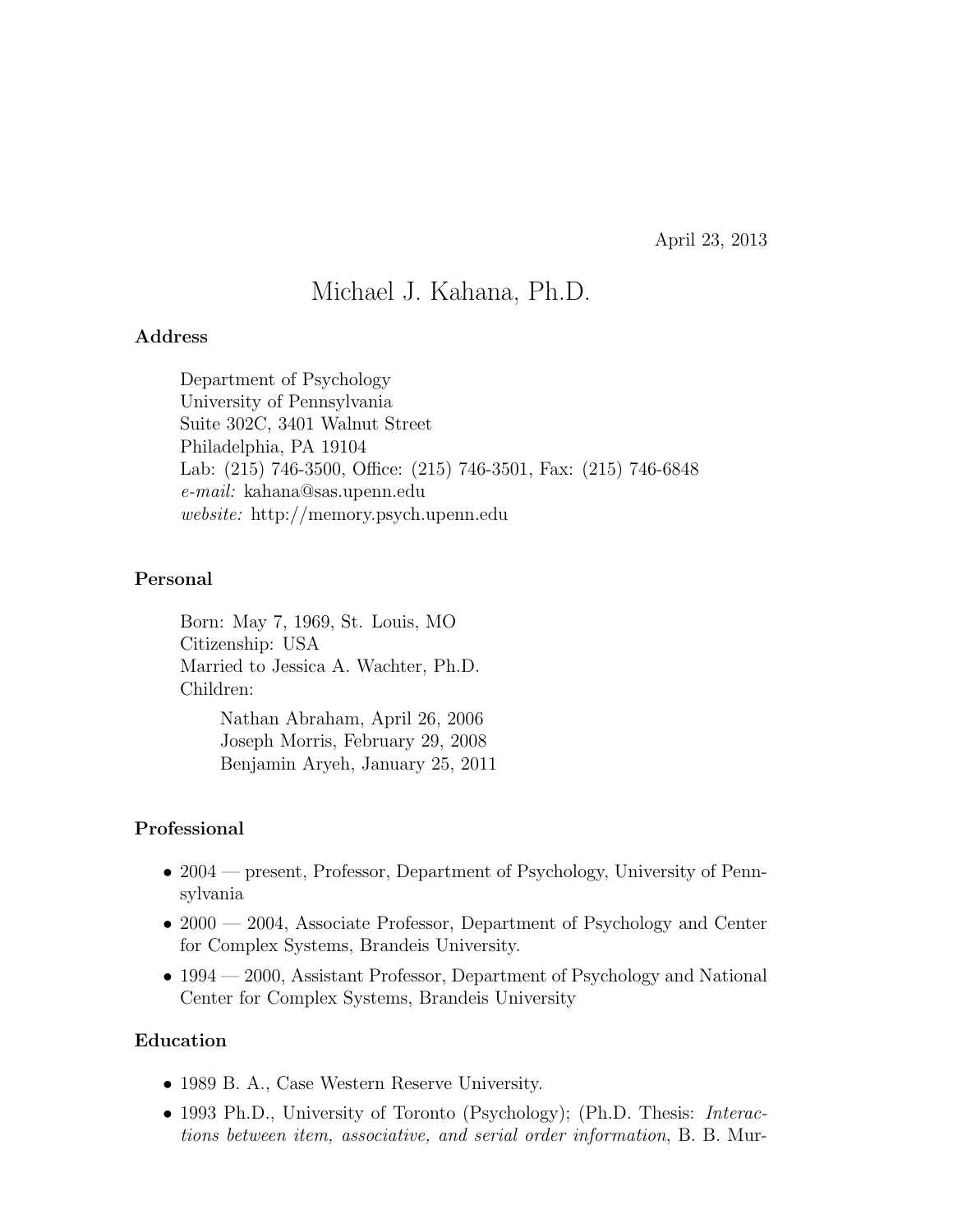dock, chair).

• 1993–1994 Postdoctoral Fellow, Harvard University (Psychology). Individual National Research Service Award (N.I.H. Grant NS09559, Sponsor: W. K. Estes)

## Honors, Awards, Professional Activities

- Troland Award, *National Academy of Sciences*, 2010.
- Fellow, *Society of Experimental Psychologists*, 2008
- Fellow, American Psychological Society, 2010
- Director of graduate studies, Psychology Graduate Group, University of Pennsylvania, 2008-2011
- Chair of the 2010 meeting of the *Society of Experimental Psychologists*
- Member, BBBP-4 (Cognition and Perception) study section, Centers for Scientific Review, National Institutes of Health, 2003–2007
- Guest Editor: NeuroImage special issue "New Horizons for Neural Oscillations", 2013
- Associate Editor: *Cognitive Psychology*,  $2005 2009$
- Associate Editor: *Memory & Cognition*,  $2001 2005$
- Consulting Editor: Journal of Experimental Psychology: General, 2008 2010
- Consulting Editor: *Journal of Mathematical Psychology*, 2012 –
- Consulting Editor: *Psychonomic Bulletin & Review*,  $2005 2007$ .
- Consulting Editor: Memory & Coqnition,  $1997 2001$ .
- Consulting Editor: Journal of Experimental Psychology: Learning, Memory and Cognition, 1999 – 2001.
- Member, Advisory Board, Princeton Neuroscience Institute, 2012
- Member, Advisory Panel. Doris Duke Charitable Foundation, 2005
- Member, Advisory Panel. N.I.H. Silvio O. Conte Center for Neuroscience Research: Cognitive and Neural Mechanisms of Conflict and Control (Princeton University), 2003
- N.S.F. / N.I.H. panel "Collaborative Research in Computational Neuroscience", 2002
- Bernstein Fellow, Brandeis University, 1998-1999
- N.I.M.H. First Award, 1996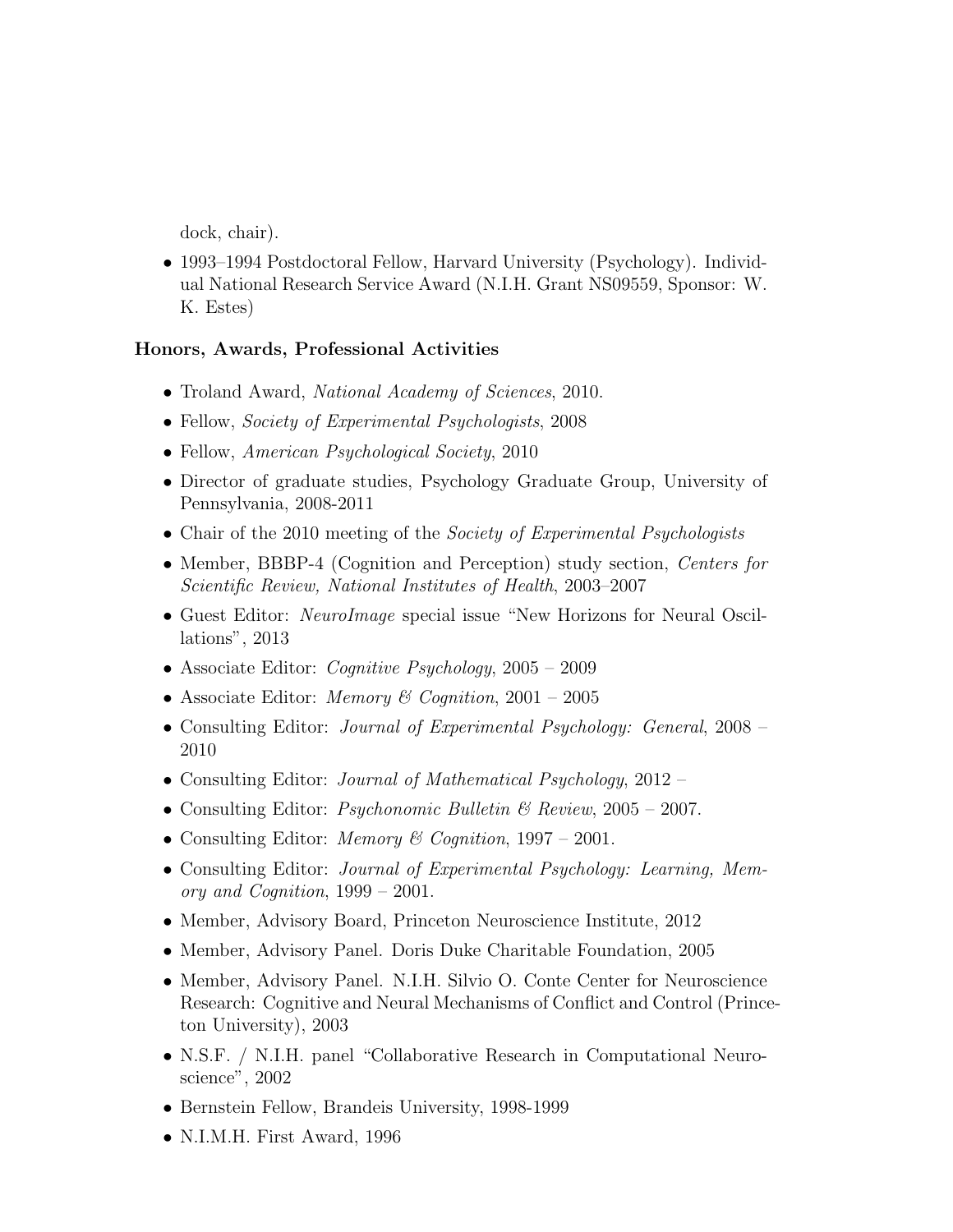- Featured Alumnus Centennial Celebration of the University of Toronto Graduate Program in Psychology, 1997
- Plenary address 40th Annual Meeting of the Society for Mathematical Psychology, Irvine, CA, 2007
- Organizer 39th Annual Meeting of the Society for Mathematical Psychology, 2006
- Founder and Organizer of the 1st, 2nd, 3rd, 5th, 6th, and 7th Annual Meetings of the Context and Episodic Memory Symposium.
- Plenary address Computational Cognitive Neuroscience Conference, Houston, 2006
- Invited symposium Society for Neuroscience, Washington, D.C., 2005
- Invited address American Psychological Society, Chicago, 2004
- Invited Colloquia: Albert Einstein College of Medicine, Albert-Ludwigs-Universität Freiburg, Carnegie Mellon University, Boston University, Brown University, California Institute of Technology, Columbia University (Psychology), Columbia University (Neuroscience), Courant Institute, Dartmouth College, Harvard University, Indiana University, Johns Hopkins University, Max Planck Institute-Berlin, Monell research institute, Montreal Neurological Institute, McGill University, New York University, Northwestern University, Ohio State University, Princeton University, Rutgers University, Salk Institute, Shriver Center, Syracuse University, Thomas Jefferson University, Tufts University, Donders Institute, Nijmejen, Netherlands, Stanford University, University of Delaware, University of Massechusetts at Amherst, University of Toronto, U.C. Irvine, U.C. San Diego, U.C.L.A. School of Medicine, U.C.L.A Psychology, U.C. Davis, Williams College, Yale University.
- Professional Society Memberships: Psychonomic Society, Society for Neuroscience, Memory Disorders Research Society, Society for Cognitive Neuroscience, Society for Mathematical Psychology

### Current Grant Support

- NIH Grant 4RO1 MH55687 Associative Processes in Episodic Memory. M. J. Kahana, P.I. May 1, 2011 – Feb 28, 2016. \$288,707 annual direct costs.
- NSF grant 1058886 Retrieved Context Models of Episodic Memory. M. J. Kahana, P.I. June 1, 2011– May 31, 2014. \$94,510 annual direct costs.
- NIH Grant 2RO1 MH61975 *Electrophysiology of Spatial Cognition*. M. J. Kahana, P.I. Sept 26, 2007 – July 31, 2013. \$252,687 annual direct costs.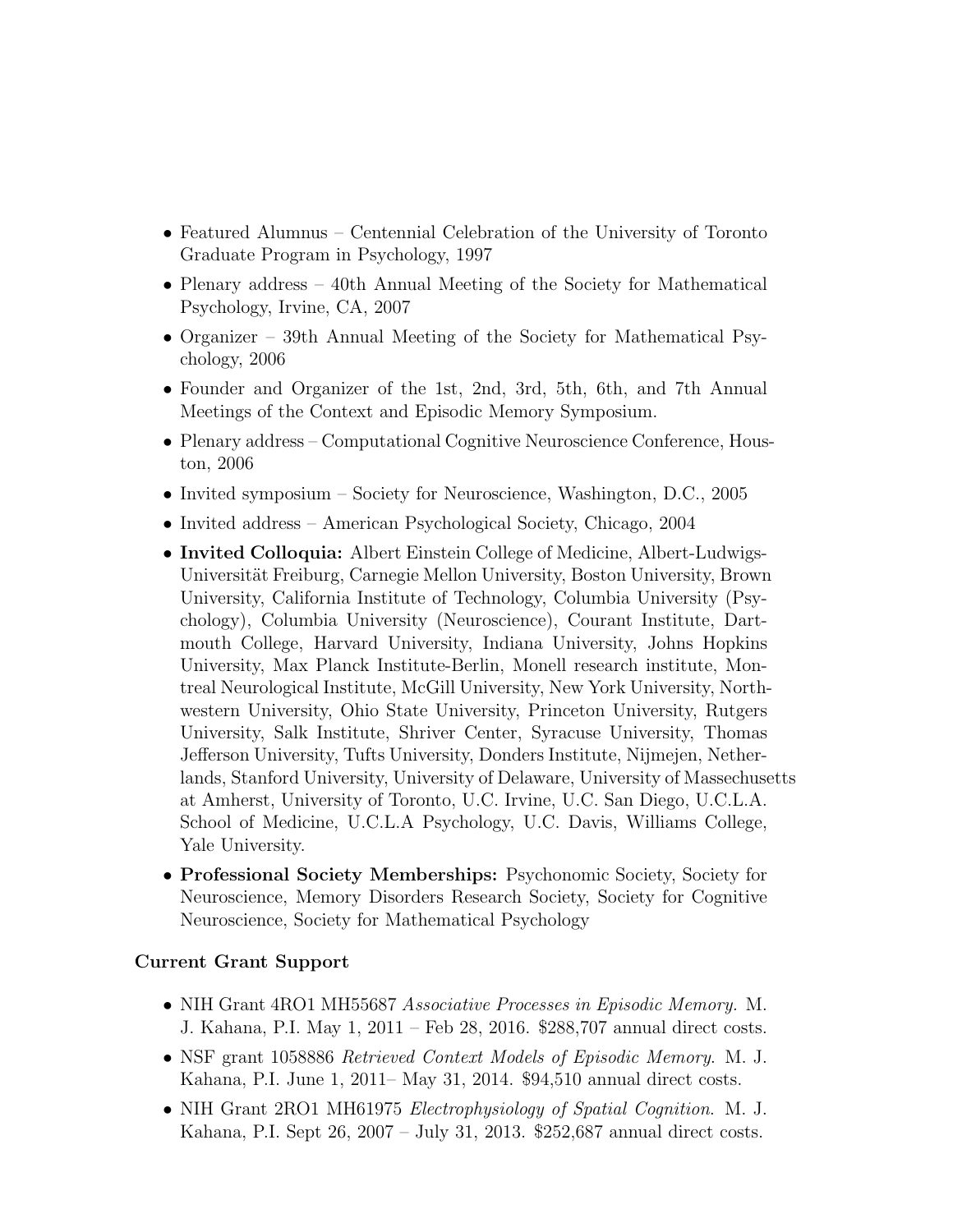## Completed Grant Support

- NIH Grant 1R21 NS067316 Intracranial EEG for Neuronal Oscillatory Contingency during Cognitive Tasks. M. J. Kahana, P.I. September 30, 2009 – August 31, 2011. \$163,228 annual direct costs.
- NIH Grant R90 DA023424 Integrated Interdisciplinary Training in Computational Neuroscience. M. J. Kahana, P.I. September 30, 2006 – July 31, 2011. \$296,519 annual direct costs.
- NIH Grant T90 DA022763 Integrated Interdisciplinary Training in Computational Neuroscience. M. J. Kahana, P.I. September 30, 2006 – July 31, 2011. \$166,888 annual direct costs.
- NIH Grant 2R01 MH68404 Short Term Visual Episodic Recognition Memory, R. Sekuler, P.I., M. J. Kahana, Co-I. June 6 2009 – June 5, 2011.
- Dana Foundation Grant Intracranial EEG for Theta Rhythm Contingency During Cognitive Tasks. December, 2007 – February, 2011. \$100,000 annual direct costs.
- NIH Grant 3RO1 MH55687 Associative Processes in Episodic Memory. M. J. Kahana, P.I. February 1, 2007 – Jan 30, 2011.
- NSF grant SBE 0354378 Subproject 14 on Science of Learning Center Grant CELEST: A Center for Learning in Education, Science, and Technology. S. Grossberg P.I. October 1, 2004 – September 30, 2009.
- NIH Grant R01 MH68404 Short Term Visual Episodic Recognition Memory, R. Sekuler, P.I., M. J. Kahana, Co-P.I.. April 1, 2004 – March 31, 2009.
- Swartz Foundation Grant 2004/10-04 Electrophysiology of Human Memory Formation. M. J. Kahana P.I. November 28, 2003 – November 27, 2004.
- NIH Grant 2RO1 MH55687 Associative Processes in Episodic Memory. M. J. Kahana, P.I. April 1, 2002 – January 30, 2007.
- NIH Grant R29 MH55687 Mathematical Models of Human Memory. M. J. Kahana, P.I., April 1, 1997 – March 30, 2002.
- NIH Grant RO1 MH61975 Using intracranial recordings to study taskdependent theta.. M. J. Kahana, P.I. December 12, 2001 – December 11, 2006.
- AFOSR Grant F49620-03-1-0376 Model driven study of visual memory. R. Sekuler, P.I., M. J. Kahana, Co-P.I.. July 1, 2003 – December 31, 2003.
- NIH Grant R01 AG15852 Aging and the temporal dynamics of self-initiated recall A. Wingfield, P.I., M. J. Kahana, Co-P.I. August 1, 1998 – July 30,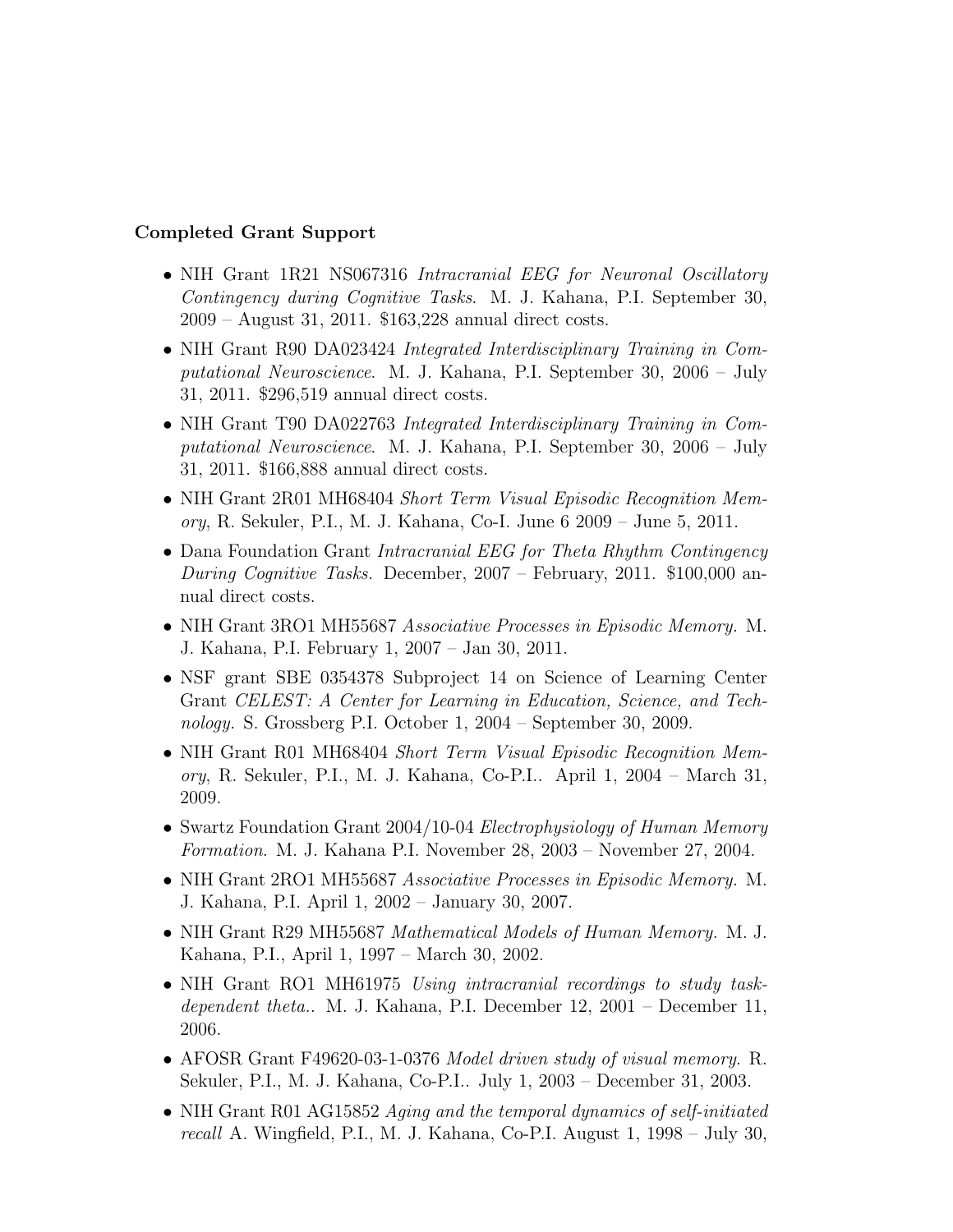2003.

# Postdoctoral Supervision

- Dan Kimball, J.D., Ph.D. (Postdoc, 2002 2003). Morris Associate Professor, Department of Psychology, University of Oklahoma.
- Sean Polyn, Ph.D. (Postdoc, 2005 2008). Assistant Professor, Psychology, Vanderbilt University.
- Christoph Weidemann, Ph.D. (Postdoc, 2006 2010). Assistant Professor, Psychology, Swansea University
- Kareem Zaghloul, M.D. Ph.D. (Postdoc, 2007 2008). Assistant Professor of Neurosurgery, National Institutes of Health and George Washington University.
- Mijail Serruya, M.D., Ph.D. (Postdoc, 2009 2011). Assistant Professor, Department of Neurology, Jefferson Hospital.
- Brad Lega, M.D. (Postdoc, 2009 2011). Chief Resident, Department of Neurosurgery, University of Pennsylvania.
- Karl Healey, Ph.D. (Postdoc,  $2011 -$ ).

## Doctoral Supervision

- Marc W. Howard, Ph.D. (1995 2000). Associate Professor, Psychology, Boston University. Thesis Title: Temporal Context in Free Recall
- Jeremy B. Caplan, Ph.D. (1997 2002). Associate Professor, Psychology, University of Alberta. Thesis Title: Serial and navigational learning: behavior, theory and the roles of theta oscillations.
- Daniel S. Rizzuto, Ph.D. (1997 2002). Clinical Affairs Manager, Varian Medical Systems. Thesis Title: The computational and electrophysiological foundation of item and associative memory.
- Kelly Addis, Ph.D. (2000 2004). Postdoctoral Fellow, Mathematical Psychology, Indiana University. Thesis Title: Constraining models of serial learning
- Arne D. Ekstrom, Ph.D. (2001 2004). Assistant Professor, Psychology and Neuroscience, University of California, Davis. Thesis Title: The Cellular Networks Underlying Human Spatial Navigation.
- Per Sederberg (2001 2006). Assistant Professor, Department of Psychology, Ohio State University.
- Grace Hwang, Ph.D. (2002 2005). Engineer, Mitre Corporation.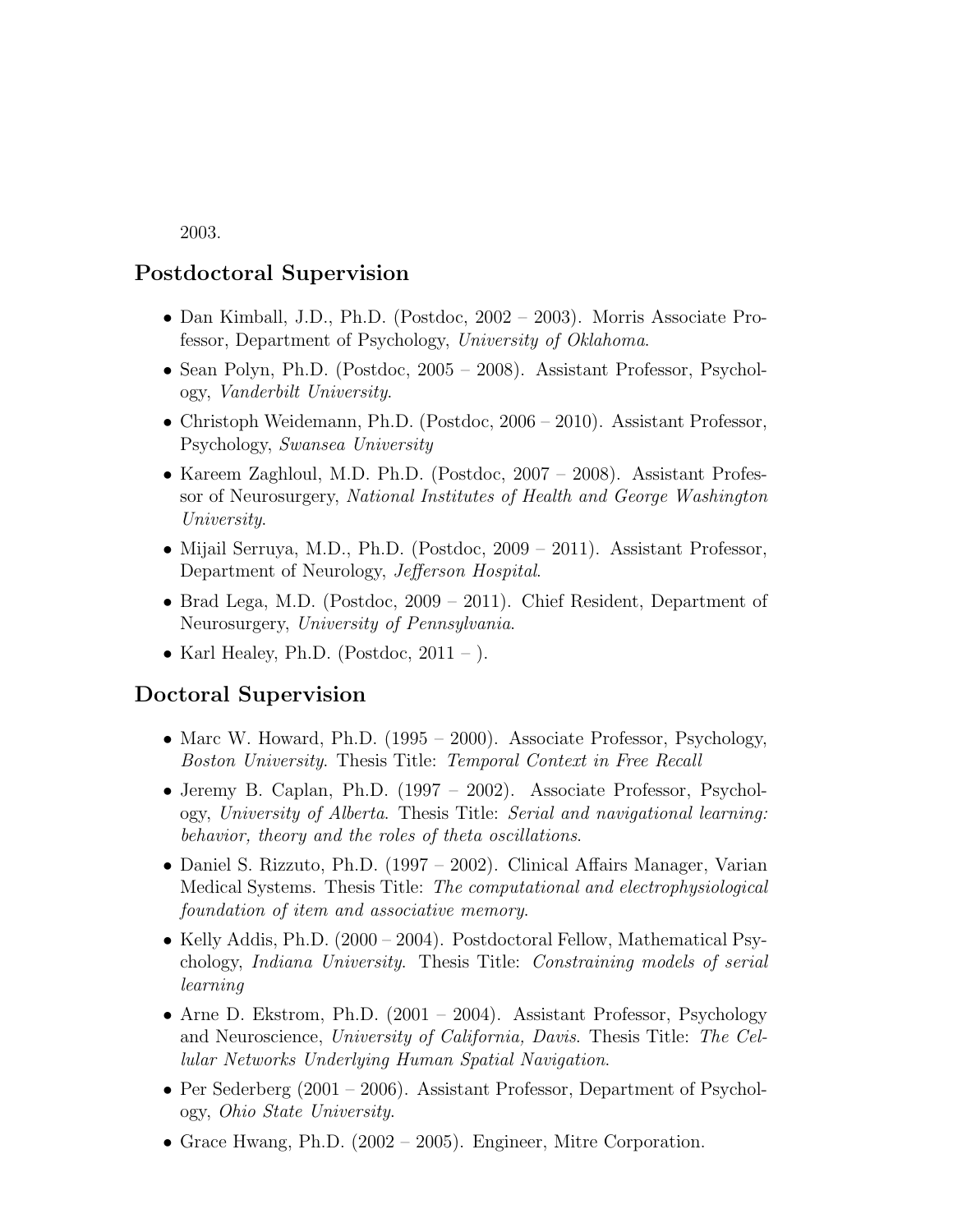- Marieke van Vugt, Ph.D. (2003 2008). Assistant Professor, Cognitive Science, University of Groningen.
- Joshua Jacobs, Ph.D. (2004 2008). Assistant Professor, Bioengineering, Drexel University.
- Jeremy Manning, Ph.D. (2006 2011). Postdoctoral Fellow, *Princeton* University.
- Lynn Lohnas, Ph.D. (2007 2012). Postdoctoral Fellow, New York University.
- John Burke (2010 ). Neuroscience MD/Ph.D. student, University of Pennsylvania.
- Ashwin Ramayya  $(2011 )$ . Neuroscience MD/Ph.D. student, University of Pennsylvania.
- Nicole Long  $(2010 -)$ . Psychology Ph.D. student, University of Pennsylvania.

# Monographs

• Kahana, M. J. (2012). Foundations of Human Memory. Oxford University Press.

# Working Papers

- 1. Healey, M. K., Crutchley, P., and Kahana, M. J. Individual differences in memory search and their relation to intelligence. Submitted.
- 2. Healey, M. K. and Kahana, M. J. Is memory search governed by universal principles or idiosyncratic strategies? Submitted.
- 3. Weidemann, C. T. and Kahana, M. J. Brain activity reflects 'memory strength' better than introspective judgments. Submitted.
- 4. Ramayya, A. G., Manning, J. R., Jacobs, J. Friend, I, and Kahana, M. J. Two distinct neuronal mechanisms underlying high frequency power changes in human local field potential recordings. Submitted.
- 5. Huang, J., Kahana, M. J., and Sekuler, R. Similarity effects in name-face recognition: A dual-process, summed-similarity account. Submitted.
- 6. Manning, J., Lew, T. F., Li, N., Sekuler, R., and Kahana, M. J. MAGEL-LAN: A cognitive map-based model of human wayfinding. Submitted.
- 7. Jacobs, J., Weidemann, C.T., Miller, J., Solway, A., Wei, X., Sperling, M., Sharan, A. D., Fried, I., and Kahana, M. J. Direct recordings of grid cells in human spatial navigation. Submitted.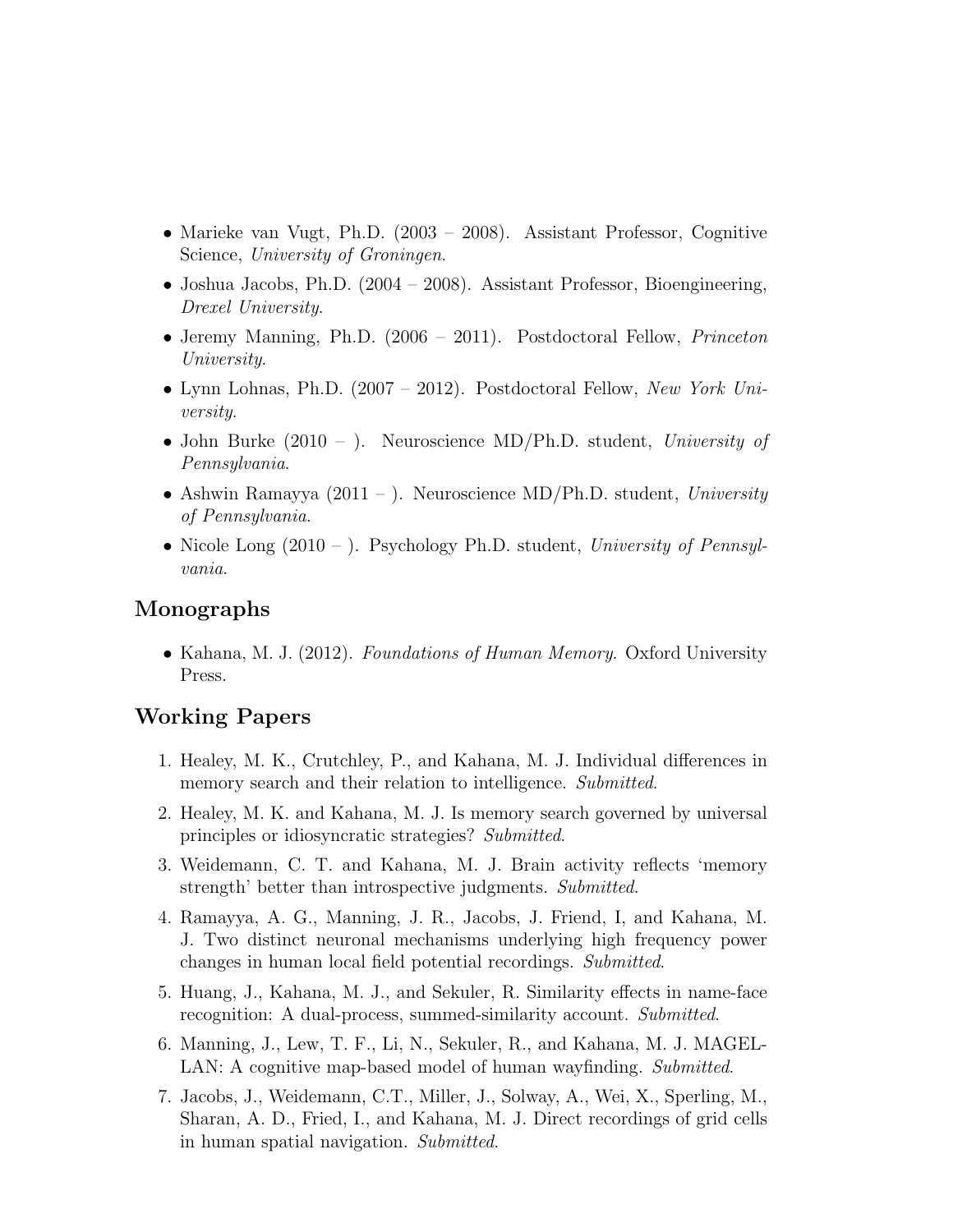- 8. Lohnas, L. J. and Kahana, M. J. The word frequency effect in recall and recognition. Submitted.
- 9. Lohnas, L. J., and Kahana, M. J. Compound cueing in free recall. Submitted.
- 10. Lohnas, L. J., Polyn, S. M., and Kahana, M. J. Expanding the scope of memory search: Intralist and interlist effects in free recall. Submitted.
- 11. Kahana, M. J. and Adler, M. Note on the power law of forgetting. In preparation.
- 12. Polyn, S. M., Burke, J. F., and Kahana, M. J. Oscillating distraction intervals in free recall: A test of contextual retrieval theory. Submitted.

## Refereed Journal Articles

- 1. Miller, J. F., Lazarus, E., Polyn, S. M., and Kahana, M. J. Spatial clustering during memory search. Journal of Experimental Psychology: Learning, Memory  $\mathcal B$  Cognition, in press.
- 2. Morton, N. W., Kahana, M. J., Rosenberg, E. A., Sperling, M. R., Sharan, A. D., and Polyn, S. M. Category-specific neural oscillations predict recall organization during memory search. Cerebral Cortex, in press.
- 3. Serruya, M.D., Sederberg, P.B. , and Kahana, M. J. Power shifts track serial position and modulate encoding in human episodic memory. Cerebral Cortex, in press.
- 4. Solway, A., Miller, J. F., and Kahana, M. J. PandaEPL: A library for programming spatial navigation experiments. Behavior Research Methods, in press.
- 5. van Vugt, M. K., Sekuler, R., Wilson, H. R., and Kahana, M. J. Electrophysiological correlates of similarity-based interference in visual working memory. Journal of Experimental Psychology: General, in press.
- 6. Burke, J. F., Zaghloul, K. A., Jacobs, J., Williams, R. B., Sperling, M. R., Sharan, A. D., et al. (2013). Synchronous and asynchronous theta and gamma activity during episodic memory formation. Journal of Neuroscience, 33(1), 292–304.
- 7. Kahana, M. J. and Miller, J. F. (2013). Memory, recall dynamics. In H. Pashler (Ed.), *Encyclopedia of the mind* (vol. 2, pp. 493–497). SAGE Publications.
- 8. Han, X., Byrne, P., Kahana, M. J., and Becker, S. (2012). When do objects become landmarks? A VR study of the effect of task relevance on spatial memory, *PLoS One*, 7(5), e35940.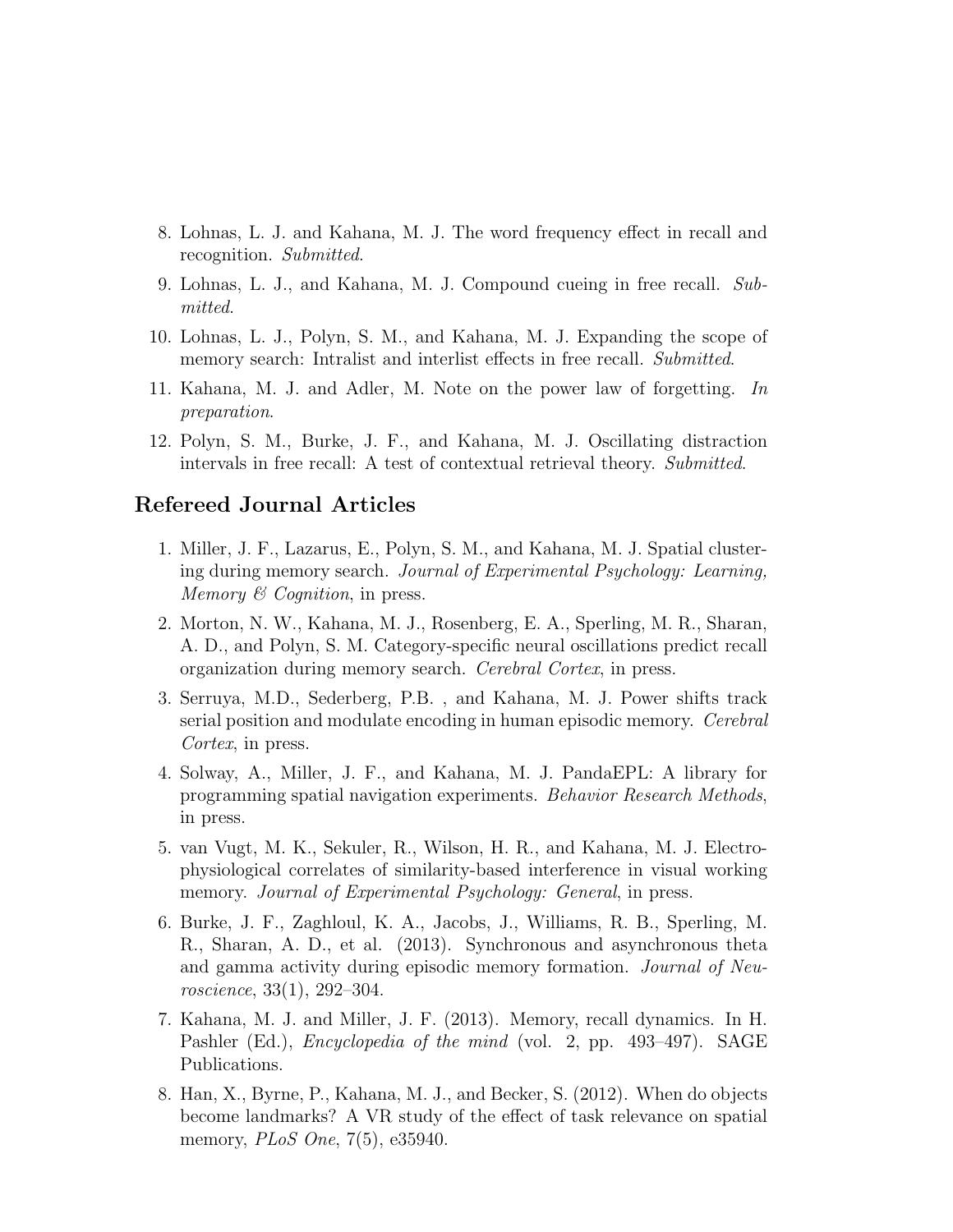- 9. Manning, J. R. and Kahana, M. J. (2012). Interpreting semantic clustering effects in free recall. Memory, 20, 511–517.
- 10. Manning, J. R., Sperling, M. R., Sharan, A., Rosenberg, E. A., and Kahana, M. J. (2012). Spontaneously reactivated patterns in frontal and temporal lobe predict semantic clustering during memory search. Journal of Neuroscience, 32, 8871–8878.
- 11. Miller, J. F., Weidemann, C. T., and Kahana, M. J. (2012) Recall termination in free recall. *Memory & Cognition*, 4, 540–550.
- 12. Solway, A., Murdock, B.B., and Kahana, M.J. (2012). Positional and temporal clustering in serial order memory. Memory & Cognition,  $40(2)$ , 177–190.
- 13. van der Meij, R., Kahana, M., and Maris, E. (2012). Phase-amplitude coupling in human ECoG is spatially distributed and phase diverse. Journal of Neuroscience, 32, 111–123
- 14. Zaghloul, K., Weidemann, C. T., Lega, B.C., Jaggi, J., Baltuch, G.H., and Kahana, M. J. Neuronal activity in the human subthalamic nucleus encodes decision conflict during action selection.Journal of Neuroscience, 32, 2453–2460.
- 15. Lega, B. C., Jacobs, J. and Kahana. M. J. (2011). Human hippocampal theta oscillations and the formation of episodic memories. Hippocampus, 22(4), 748–761.
- 16. Lega, B.C., Kahana, M. J., Jaggi, J. Baltuch, G. H. and Zaghloul, K. (2011). Neuronal and oscillatory activity during reward processing in the human ventral striatum. Neuroreport, 22, 795–800.
- 17. Lohnas, L. J., Polyn, S. M., and Kahana, M. J. (2011). Contextual variability in free recall. Journal of Memory and Language, 64(3), 249–255.
- 18. Manning, J. R., Polyn, S. M., Baltuch, G., Litt, B., and Kahana, M. J. (2011). Oscillatory patterns in temporal lobe reveal context reinstatement during memory search. Proceedings of the National Academy of Sciences, USA, 108(31), 12893–12897.
- 19. Maris, E., van Vugt, M. and Kahana, M.J. (2011). Spatially Distributed Patterns of Oscillatory Coupling between High-Frequency Amplitudes and Low-Frequency Phases in Human iEEG. Neuroimage, 54, 836–850.
- 20. Polyn, S. M., Erlikhman, G., and Kahana, M. J. (2011). Semantic cuing and the scale-insensitivity of recency and contiguity. Journal of Experimental Psychology: Learning, Memory and Cognition, 37, 766–775.
- 21. Jacobs, J., Kahana, M. J., Ekstrom, A. D., Mollison, M. V., and Fried, I.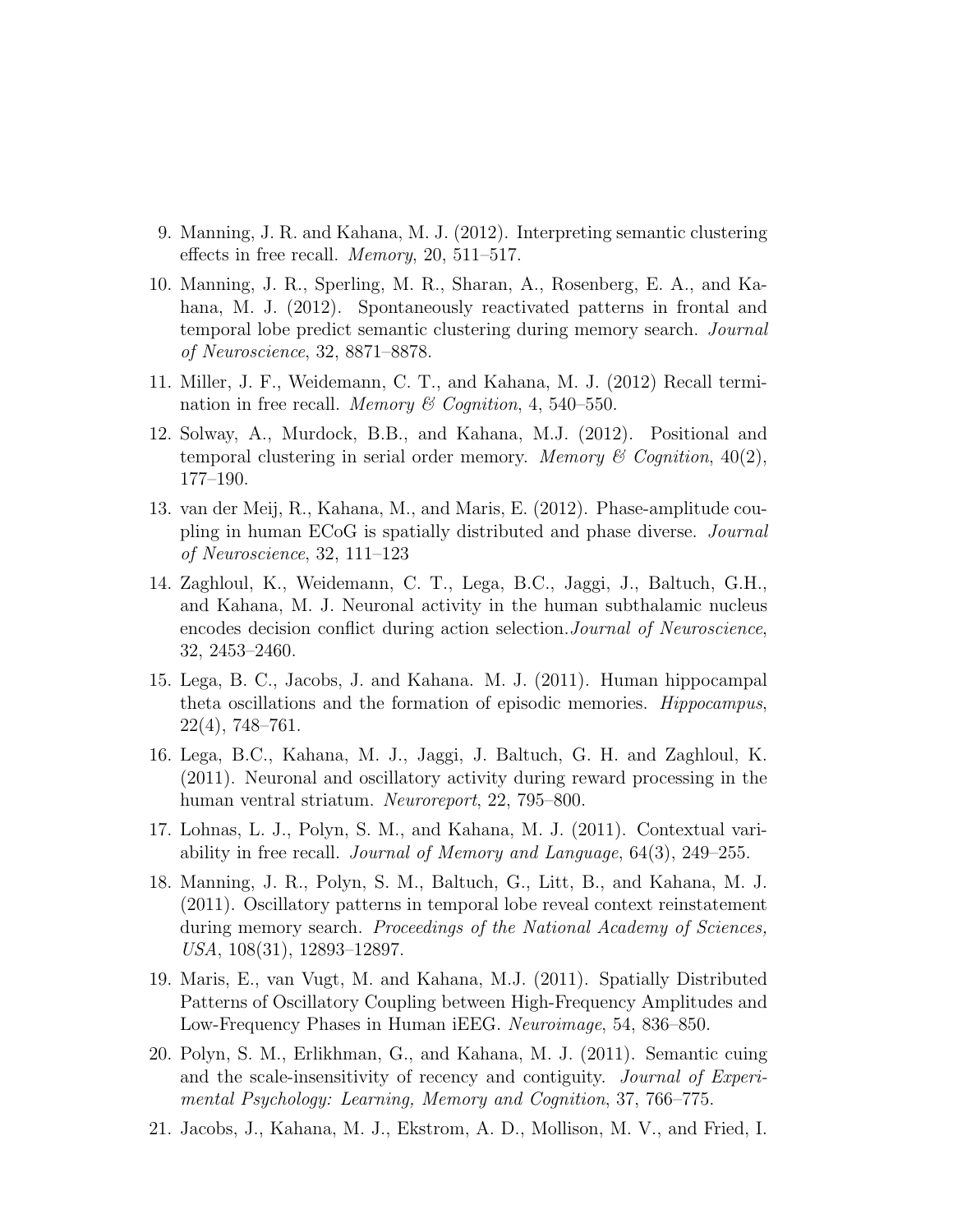(2010). A sense of direction in human entorhinal cortex. Proceedings of the National Academy of Sciences, 107, 6487–6492.

- 22. Sederberg, P. B., Miller, J. F., Howard, M. W., and Kahana, M.J. (2010). The temporal contiguity effect predicts episodic memory performance. Memory & Cognition, 38, 689–699.
- 23. Jacobs, J. and Kahana, M. J. (2010). Direct brain recordings fuel advances in cognitive electrophysiology. Trends in Cognitive Science, 4, 162–171.
- 24. van Vugt, M.K., Schulze-Bonhage, A., Litt, B., Brandt, A. and Kahana, M.J. (2010). Hippocampal gamma oscillations increase with working memory load, Journal of Neuroscience, 30, 2694–2699.
- 25. Kahana, M. J., Mollison, M. V., and Addis, K. M. (2010). Positional cues in serial learning: The spin-list technique. Memory  $\mathcal C$  Cognition, 38, 92–101.
- 26. Viswanathan, S., Perl, D. R., Visscher, K. M., Kahana, M.J., and Sekuler, R. (2010). Homogeneity computation: How interitem similarity in visual short term memory alters recognition. Psychonomic Bulletin  $\mathcal{B}$  Review, 2010, 17, 59–65.
- 27. Solway, A., Geller, A. S., Sederberg, P. B., and Kahana, M. J. (2010). Py-Parse: A semiautomated system for scoring spoken recall data. Behavior Research Methods, 42, 141–147.
- 28. Galster, M., Kahana, M. J., Wilson, H. R., and Sekuler, R. (2009). Identity modulates short-term memory for facial emotion. Cognitive, Affective, and Behavioral Neuroscience, 9, 973–984.
- 29. Howard, M. W., Sederberg, P. B., and Kahana, M. J. (2009). Reply to Farrell and Lewandowsky: Recency-contiguity interactions predicted by the temporal context model. *Psychonomic Bulletin*  $\mathcal{C}_{\text{Review}, 15, 973-}$ 984.
- 30. Huang, J., Kahana, M. J., and Sekuler, R. (2009). A task-irrelevant stimulus attribute affects perception and short-term memory. Memory  $\mathcal{C}$  Coqnition, 37, 1088–1102.
- 31. Jacobs, J., Korolev, I. O., Caplan, J. B., Ekstrom, A. D., Litt, B., Baltuch, G., Fried, I, Schulze-Bonhage, A., Madsen, J. R., and Kahana, M.J. (2009). Right Lateralization of Human Brain Oscillations during Navigational Movement and Search. Journal of Cognitive Neuroscience, 25, 824–836.
- 32. Weidemann, C. T., Mollison, M. V., and Kahana, M. J. (2009). Electrophysiological correlates of high-level perception during spatial navigation. Psychonomic Bulletin & Review, 16, 313–319.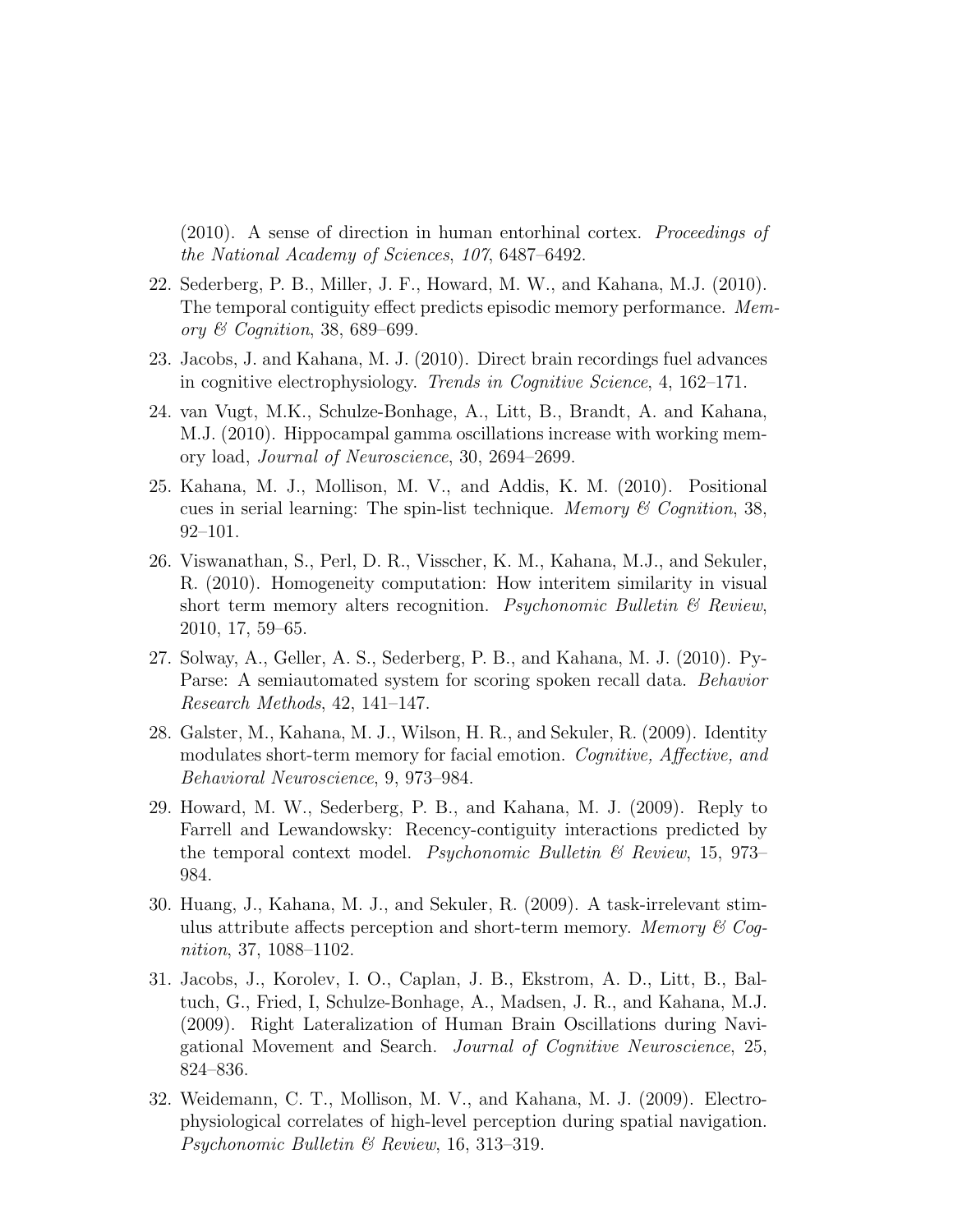- 33. van Vugt, M. K., Schulze-Bonhage, A., Sekuler, R., Litt, B., Brandt, A., Baltuch, G. and Kahana, M. J. (2009). Intracranial electroencephalography reveals two distinct similarity effects during item recognition. Brain Research, 1299, 33–44.
- 34. Manning, J. Jacobs, J. Fried, I. and Kahana, M.J. (2009). Broadband shifts in LFP power spectra are correlated with single-neuron spiking in humans. *Journal of Neuroscience*, 29, 13613–13620.
- 35. Jacobs, J. and Kahana, M. J. (2009). Neural representations of individual stimuli in humans revealed by gamma-band ECoG activity. Journal of Neuroscience, 29, 10203–10214.
- 36. Polyn, S. M., Norman, K. A., and Kahana, M. J. (2009). Task context and organization in free recall. Neuropsychologia, 47, 2158–2163.
- 37. Seligman, M.E.P. and Kahana, M. J. (2009). Unpacking intuition: A conjecture. Perspectives on Psychological Science, 4(4), 399-402.
- 38. Zaghloul, K. A., Blanco, J. A., Weidemann, C. T., McGill, K., Jaggi, J. L. Baltuch, G. H., and Kahana, M. J. (2009). Human Substantia Nigra Encodes Unexpected Financial Rewards. Science, 323, 1496–1499.
- 39. Polyn, S. M., Norman, K. A. and Kahana, M. J. (2009) A context maintenance and retrieval model of organizational processes in free recall. Psychological Review, 116, 129–156.
- 40. Visscher, K. M., Kahana, M. J., and Sekuler, R. (2009). Trial-to-trial carry-over in auditory short-term memory. Journal of Experimental Psychology: Learning, Memory and Cognition, 4, 893–912.
- 41. Agam, Y., Hyun, J.-S., Danker, J., Zhou, F., Kahana, M. J., and Sekuler, R. (2009). Early neural signatures of visual short-term memory. Neuroimage, 2, 531–536.
- 42. Kahana, M. J., Sederberg, P. B., and Howard, M.W. (2008) Putting shortterm memory into context: Reply to Usher and colleagues (2008). (Postscript: Howard, M. W., Kahana, M. J., and Sederberg, P. B. Distinctions between temporal context and short-term store.) Psychological Review, 115, 1119– 1126.
- 43. Sederberg, P. B., Howard, M. W., and Kahana, M. J. (2008). A contextbased theory of recency and contiguity in free recall. Psychological Review, 115, 893–912.
- 44. Pantelis, P. C., van Vugt, M. K., Sekuler, R., Wilson, H. R., and Kahana, M. J. (2008). Why are some people's names easier to learn than others? The effects of similarity on memory for face-name associations. Memory & Cognition, 36, 1182–1195.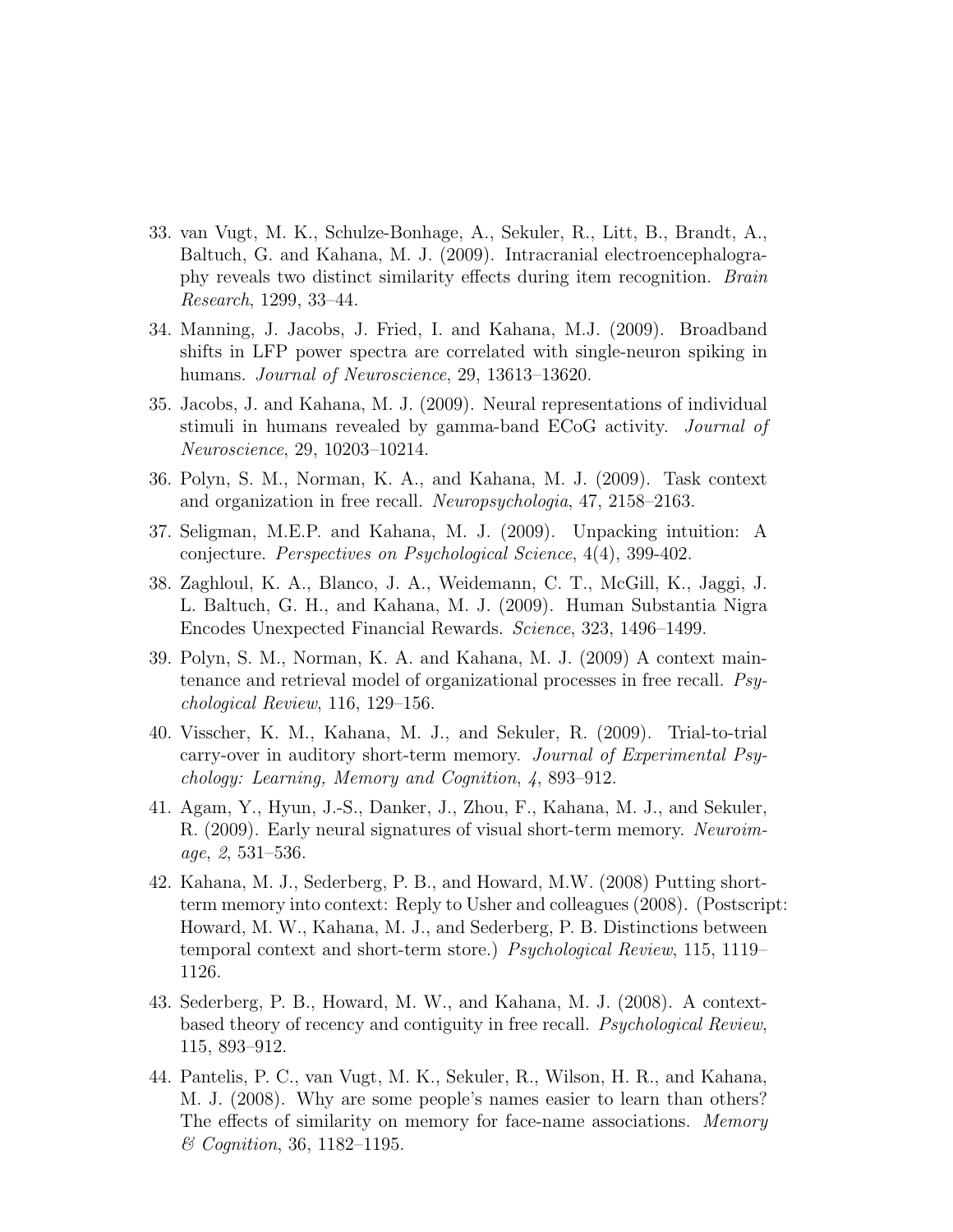- 45. Danker, J. Hwang-Grodzins, G., Gauthier, L. Geller, A. Kahana, M.J., and Sekuler, R. (2008). Characterizing the ERP old-new effect in a short-term memory task *Psychophysiology*, 45, 784–793.
- 46. Serruya, M. D., and Kahana, M. J. (2008). Techniques and Devices to Restore Cognition. Behavioural Brain Research, 192, 149–165.
- 47. Golomb J. D., Peelle J. E., Addis, K. M., Kahana, M. J., and Wingfield A. (2008). Effects of Adult Aging on Utilization of Temporal and Semantic Associations during Free and Serial Recall. *Memory & Cognition*, 36, 947– 956.
- 48. Yotsumoto, Y., McLaughlin, C., Kahana, M. J., and Sekuler, R. (2008). Recognition and position information in working memory for visual textures. Memory & Cognition, 36, 282–294.
- 49. Davis, O., Geller, A.S., Rizzuto, D., and Kahana, M. J. (2008). Temporal associative processes revealed by intrusions in paired-associate recall. Psychonomic Bulletin & Review, 15, 64–69.
- 50. Polyn, S. M. and Kahana, M. J. (2008) Memory search and the neural representation of context. Trends in Cognitive Science, 12, 24–30.
- 51. Sekuler, R. and Kahana, M. J. (2008). A stimulus-oriented approach to memory. Current Directions in Psychological Science, 16, 305–310.
- 52. Geller, A. S. Schleifer, I. Sederberg, P. B., Jacobs, J., and Kahana, M.J. (2007). PyEPL: A Cross-Platform Experiment Programming Library Behavior Research Methods, 39 (4).
- 53. Sederberg, P. B., Schulze-Bonhage, A., Madsen, J. R., Bromfield, E.B., Litt, B., Brandt, A., and Kahana, M.J. (2007). Theta and gamma oscillations distinguish true from false memories. Psychological Science, 18, 927-932.
- 54. Kimball, D. R., Smith, T. A., and Kahana, M.J. (2007). The fSAM model of false recall. Psychological Review, 114, 954-993.
- 55. Howard, M. W., Venkatadass, V., Norman, K. A., and Kahana, M. J. (2007). Associative Processes in Immediate Recency Memory  $\mathcal C$  Cognition, 35, 1698-1709.
- 56. Ekstrom, A., Viskontas, I. Kahana, M.J., Jacobs, J., Upchurch, K. Bookheimer, S., and Fried, I. (2007). Contrasting roles of neural firing rate and local field potentials in human memory. Hippocampus, 17, 606-617.
- 57. Kahana, M.J., Zhou, F., Geller, A., and Sekuler, R. (2007). Lure-similarity affects visual episodic recognition: Detailed tests of a noisy exemplar model. *Memory*  $\mathcal C$  Cognition, 35, 1222-1232.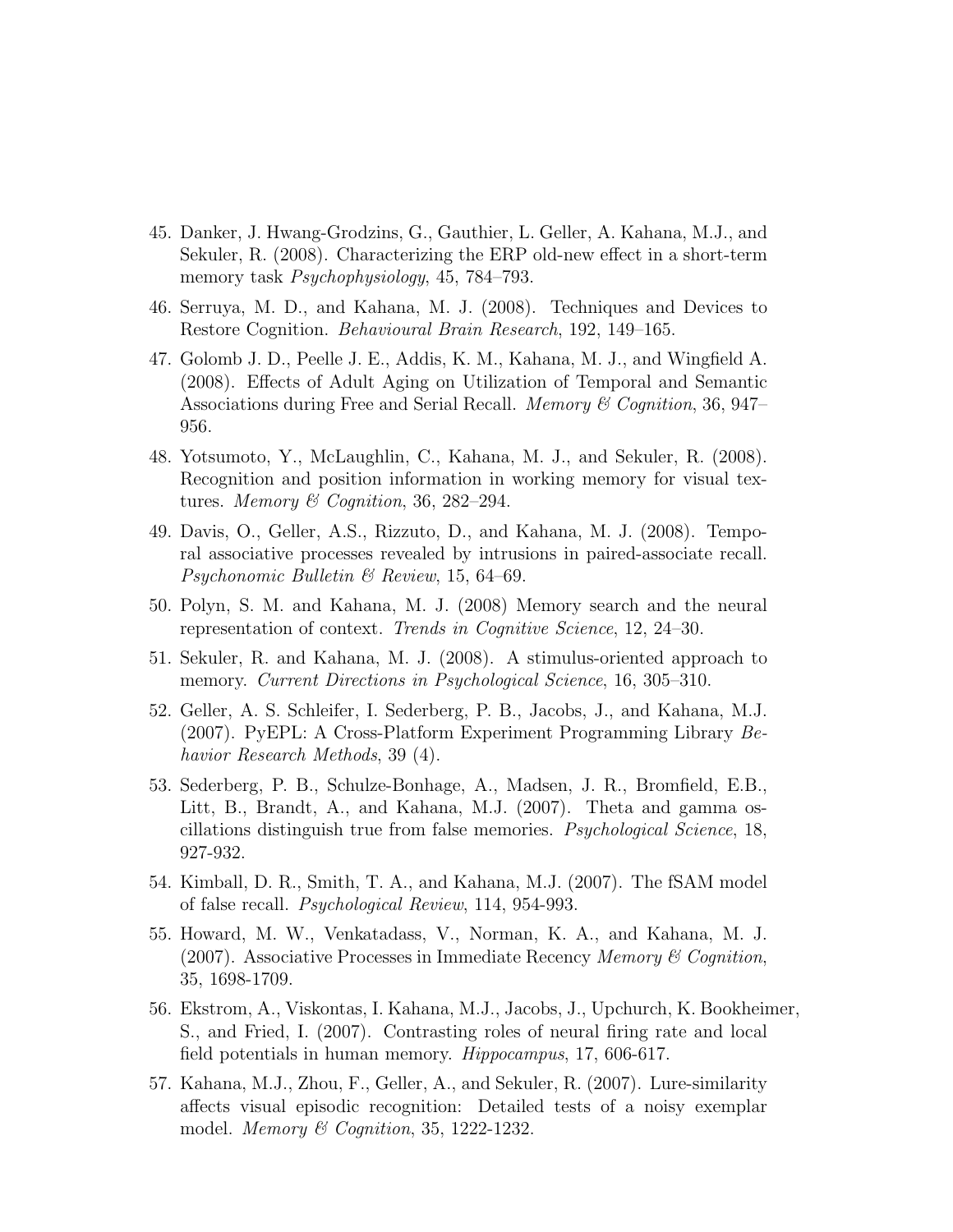- 58. Yotsumoto, Y, Kahana, M. J. Wilson, H. R., and Sekuler, R. (2007). Recognition memory for realistic synthetic faces. Memory  $\mathcal C$  Cognition, 35, 1233-1244.
- 59. Newman, E. L., Caplan, J. B., Kirschen, M. P., Korolev, I.O. Sekuler, R., and Kahana, M. J. (2007). Learning your way around town: Virtual taxi drivers reveal the secrets of navigational learning. Cognition, 104, 231-253.
- 60. van Vugt, M. K., Sederberg, P. B., and Kahana, M. J. (2007). Comparison of spectral analysis methods for characterizing brain oscillations. J. Neuroscience Methods, 162, 49-63.
- 61. Sederberg, P. B., Schulze-Bonhage, A., Madsen, J. R., Bromfield, E. B., McCarthy, D. C., Brandt, A., Tully, M. S., and Kahana,M. J. (2007). Hippocampal and neocortical gamma oscillations predict memory formation in humans. Cerebral Cortex, 17, 1190-1196.
- 62. Visscher, K. A., Kaplan, E. Kahana, M. J., and Sekuler, R. (2007). Auditory Short-Term Memory Behaves Like Visual Short-Term Memory. PLOS Biology, 5, 662-672.
- 63. Monaco, J., Abbott, L., and Kahana, M.J. (2007). Lexico-Semantic Structure and the Word-Frequency Effect. Learning and Memory, 14, 204-213.
- 64. Jacobs, J., Kahana, M. J., Ekstrom, A. D., and Fried, I. (2007). Brain oscillations synchronize single-neuron activity in humans, J. Neuroscience, 27, 3839-3844.
- 65. Sekuler, R., McLaughlin, C., Kahana, M. J., Wingfield, A., and Yotsumoto, Y. (2006). Short-term visual recognition and temporal order memory are both well-preserved in aging. Psychology and Aging, 21, 632-637.
- 66. Howard, M. W., Kahana, M. J., and Wingfield, A. (2006). Aging and contextual binding: modeling recency and lag-recency effects with the Temporal Context Model. Psychonomic Bulletin & Review, 13, 439-445.
- 67. Sederberg, P. B., Gauthier, L. V., Terushkin, V., Miller, J. F., Barnathan, J. A., and Kahana, M. J. (2006). Oscillatory Correlates of the Primacy Effect in Episodic Memory. Neuroimage, 32, 1422-1431.
- 68. Jacobs, J., Hwang, G., Curran, T., and Kahana, M. J. (2006). EEG oscillations and recognition memory: Theta correlates of memory retrieval and decision making. Neuroimage, 32, 978-987.
- 69. Zaromb, F. M., Howard, M. W., Dolan, E. D., Sirotin, Y. B., Tully, M., Wingfield, A., and Kahana, M. J. (2006). Temporal associations and prior list intrusions in free recall. Journal of Experimental Psychology: Learning, Memory and Cognition, 32, 792-804.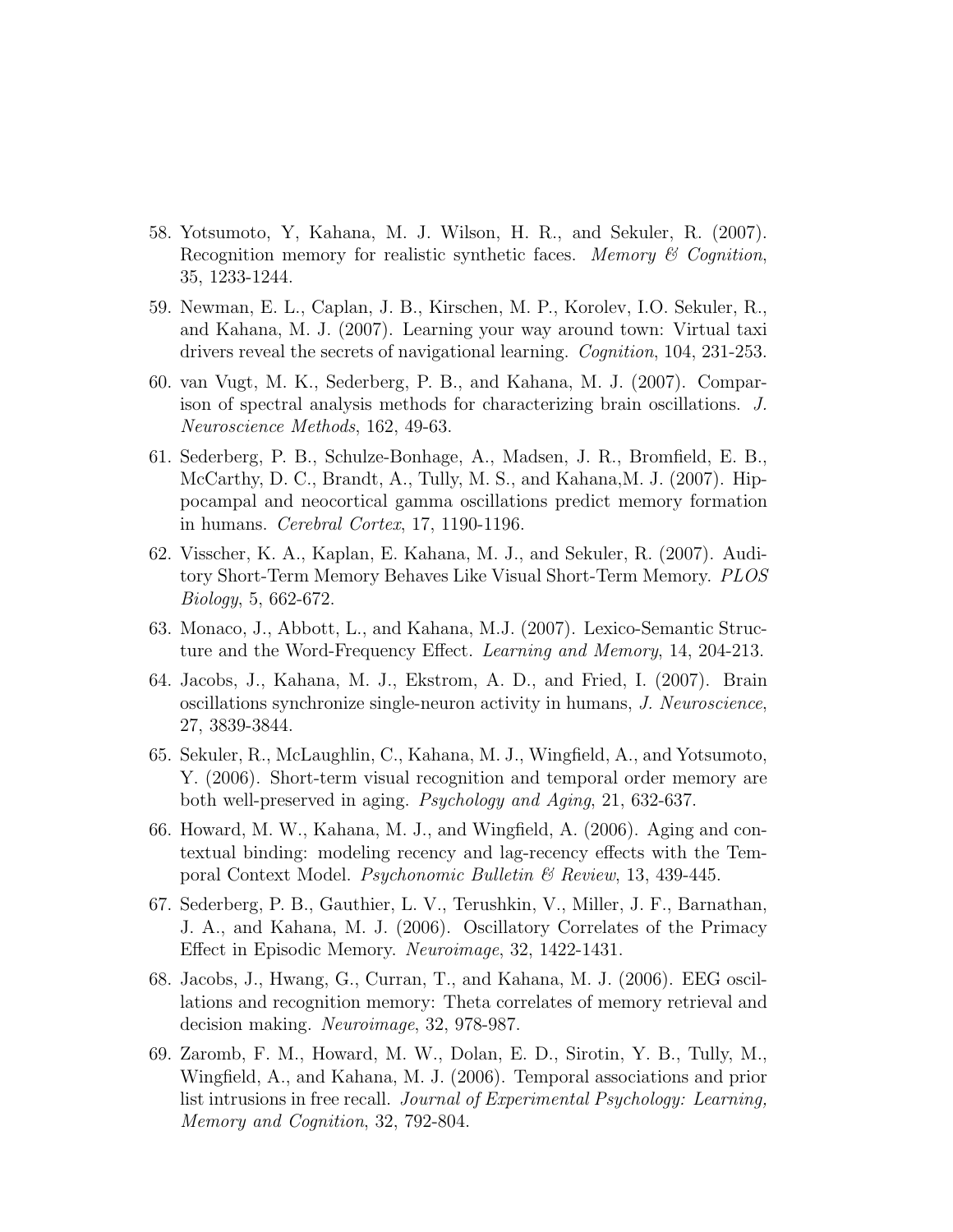- 70. Kahana, M. J. (2006). The cognitive correlates of human brain oscillations. Journal of Neuroscience, 26, 1669-1672
- 71. Rizzuto, D. S., Madsen, J. R., Bromfield, E., Schulze-Bonhage, A., and Kahana, M. J. (2006). Phase dynamics of neocortical oscillations during working memory. Neuroimage, 31, 1352-1358.
- 72. Raghavachari, S. Lisman, J. E., Tully, M. Madsen, J. R. Bromfield, E. B., and Kahana, M. J. (2006). Theta oscillations in human cortex during a working memory task: evidence for local generators. *Journal of Neuro*physiology, 95, 1630-1638.
- 73. Hwang, G., Jacobs, J., Geller, A., Danker, J., Sekuler, R., and Kahana, M. J. (2005). EEG Correlates of Subvocal Rehearsal in Working Memory Behavioral and Brain Functions, 1-20.
- 74. Sirotin, Y. B., Kimball, D., and Kahana, M. J. (2005). Going beyond a single list: Semantic-episodic interactions in a large-scale model of episodic recall. Psychonomic Bulletin & Review, 12, 787-805.
- 75. Kahana, M. J., Rizzuto, D. S., and Schneider, A. R. (2005). Theoretical correlations and measured correlations: Relating recognition and recall in four distributed memory models. Journal of Experimental Psychology: Learning, Memory and Cognition, 5, 933-953.
- 76. Ekstrom, A. E., Caplan, J. B., Ho, E., Shattuck, K., Fried, I., and Kahana, M. J. (2005). Human Hippocampal Theta Activity During Virtual Navigation. Hippocampus, 15, 881-889.
- 77. Schwartz, G., Howard, M. W., Jing, B., and Kahana, M. J. (2005). Shadows of the past: Temporal retrieval effects in recognition memory. Psychological Science, 16, 898-904.
- 78. Klein, K., Addis, K. M., and Kahana, M. J. (2005). A comparative analysis of serial and free recall. *Memory*  $\mathscr$  Cognition, 33, 833-839.
- 79. Kahana, M. J. and Howard, M. W. (2005). Spacing and lag effects in free recall of pure lists. *Psychonomic Bulletin*  $\mathcal C$  *Review*, 12, 159-164.
- 80. Kahana, M. J., Dolan, E., Sauder, C., and Wingfield, A. (2005). Intrusions in Episodic Recall: Age Differences in Editing of Overt Responses. Journal of Gerontology, 60, 92-97.
- 81. Sekuler, R., Kahana, M. J., McLaughlin, C., Golomb, J., and Wingfield, A. (2005). Preservation of episodic visual recognition memory in aging. Experimental Aging Research, 31, 1-13.
- 82. Addis, K. M. and Kahana, M. J. (2004). Decomposing serial learning: What is missing from the learning curve?. Psychonomic Bulletin  $\mathcal{C}_{\mathcal{B}}$  Review,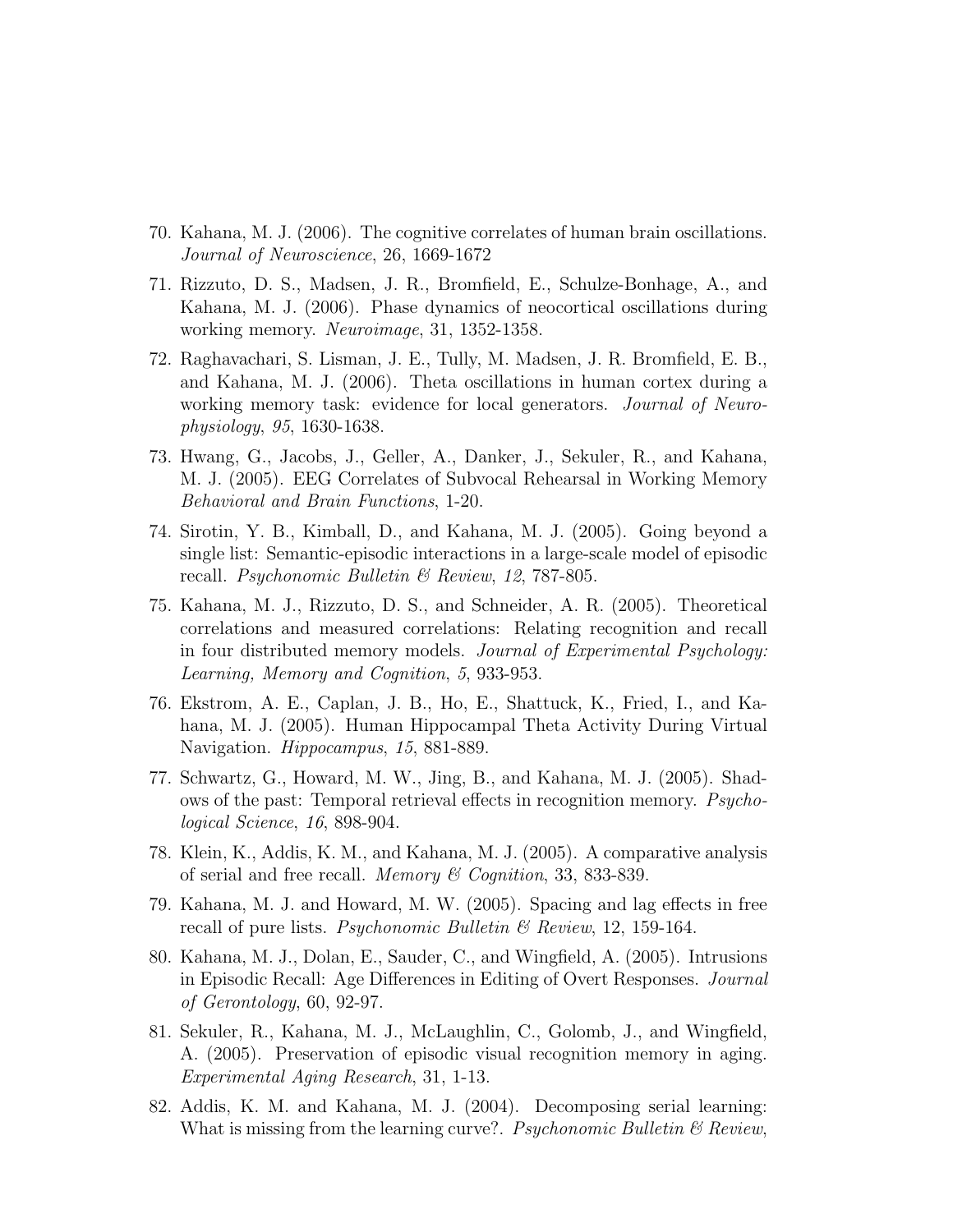11, 118-124.

- 83. Zhou, F., Kahana, M. J., and Sekuler, R. (2004). Episodic memory for visual textures: A roving probe gathers some memory. Psychological Science, 15, 112-118.
- 84. Sederberg, P. B., Kahana, M. J., Donner, E., and Madsen, J. R. (2003). Theta and Gamma Oscillations During Encoding Predict Subsequent Recall. Journal of Neuroscience, 23, 10809-10814.
- 85. Cantero, J. L., Atienza, M., Stickgold, R., Kahana, M. J., Madsen, J. R., and Kocsis, B. (2003). REM sleep-dependent theta waves in the human hippocampus and neocortex. *Journal of Neuroscience*, 10897-10903.
- 86. Howard, M. W., Rizzuto, D. S., Caplan, J. B., Madsen, J. R., Lisman, J., Aschenbrenner-Scheibe, R., Schulze-Bonhage, A., and Kahana, M.J. (2003). Gamma oscillations correlate with working memory load in humans. Cerebral Cortex, 13, 1369-1374.
- 87. Ekstrom, A. D., Kahana, M. J., Caplan, J. B., Fields, T. A., Isham, E. A., Newman, E. L., and Fried, I. (2003). Cellular networks underlying human spatial navigation. Nature, 425, 184-187.
- 88. Caplan, J. B., Madsen, J. R., Schulze-Bonhage, A., Aschenbrenner-Scheibe, R., Newman, E. L., and Kahana, M. J. (2003). Human theta oscillations related to sensorimotor integration and spatial learning. Journal of Neuroscience, 23, 4726-4736.
- 89. Rizzuto, D. S., Madsen, J. R., Bromfield, E., Schulze-Bonhage, A., Seelig, D., Aschenbrenner-Scheibe, R., and Kahana, M. J. (2003). Reset of human neocortical oscillations during a working Memory task. Proceedings of the National Academy of Sciences, 100, 7931-7936.
- 90. Kahana, E., Lovegreen, L., Kahana, B., and Kahana, M. (2003). Person, environment, and person-environment fit as influences on residential satisfaction of elders. Environment and Behavior, 35, 434-453.
- 91. Wingfield, A. and Kahana, M. J. (2002). The dynamics of memory retrieval in older adults. Canadian Journal of Experimental Psychology, 56, 187- 199.
- 92. Kahana, M. J. (2002). Associative symmetry and memory theory. Memory & Cognition, 30, 823-840.
- 93. Kahana, M. J. and Caplan, J. B. (2002). Associative Asymmetry in Probed Recall of Serial Lists. Memory & Cognition, 30, 841-849.
- 94. Kahana, M. J. and Sekuler, R. (2002). Recognizing spatial patterns: A noisy exemplar approach. Vision Research, 42, 2177-2192.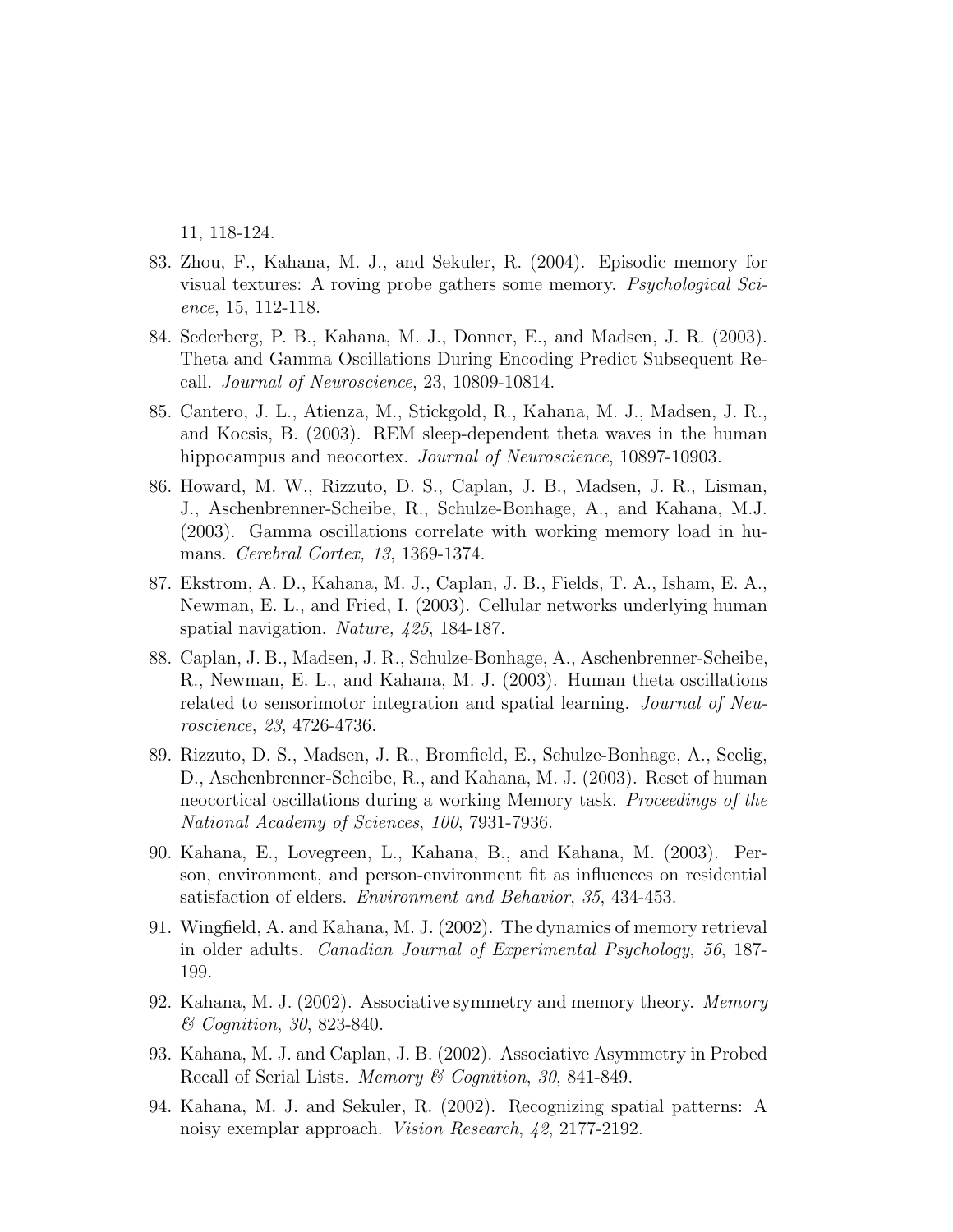- 95. Howard, M. W. and Kahana, M. J. (2002). A distributed representation of temporal context. Journal of Mathematical Psychology, 46, 269-299.
- 96. Kahana, M. J., Howard, M. H., Zaromb, F., and Wingfield, A. (2002). Age dissociates recency and lag-recency effects in free recall. *Journal of* Experimental Psychologhy: Learning, Memory and Cognition, 28, 530-540.
- 97. Howard, M. W. and Kahana, M. J. (2002). When does semantic similarity help episodic retrieval? *Journal of Memory and Language*, 46, 85-98.
- 98. Kahana, M. J., Seelig, D., and Madsen J. R. (2001). Theta Returns. Current Opinion in Neurobiology, 11, 739-744.
- 99. Caplan, J. B., Madsen, J. R., Raghavachari, S., and Kahana, M. J. (2001). Distinct patterns of brain oscillations underlie two basic parameters of human maze learning. *Journal of Neurophysiology*, 86, 368-380.
- 100. Rizzuto, D. S. and Kahana, M. J. (2001). An autoassociative model of paired-associate learning. Neural Computation, 13, 2075-2092.
- 101. Raghavachari, S., Kahana, M. J., Rizzuto, D. S., Caplan, J. B., Kirschen, M., Bourgeois, B., and Lisman, J. (2001). Gating of human theta oscillations by a working memory task. Journal of Neuroscience, 21, 3175-3183.
- 102. Kirschen, M., Kahana, M. J., Sekuler, R., and Burack, B. (2000). Optic flow aids learning in virtual environments. *Perception*, 29, 801-818.
- 103. Kahana, M. J. and Wingfield, A. W. (2000). A functional relation between learning and organization in free recall. Psychonomic Bulletin  $\mathcal B$  Review, 7, 516-521.
- 104. Kahana, M. J. and Jacobs, J. (2000). Inter-response times in serial recall: Effects of intra-serial repetition. Journal of Experimental Psychology: Learning, Memory and Cognition, 26, 1188-1197.
- 105. Rizzuto, D. S. and Kahana, M. J. (2000). Associative Symmetry vs. Independent Associations. Neurocomputing, 32, 973-978.
- 106. Caplan, J. B., Kahana, M. J., Sekuler, R., Kirschen, M., and Madsen, J. R. (2000). Task dependence of human theta: the case for multiple cognitive functions. Neurocomputing, 32, 659-665.
- 107. Howard, M. W. and Kahana, M. J. (1999). Contextual variability and serial position effects in free recall. *Journal of Experimental Psychology:* Learning, Memory and Cognition, 25, 923-941.
- 108. Kahana, M. J., Sekuler, R., Caplan, J. B., Kirschen, M., and Madsen, J. (1999). Intracranial recordings reveal task-dependent changes in theta oscillations during virtual maze navigation by human subjects. Nature, 399, 781-784.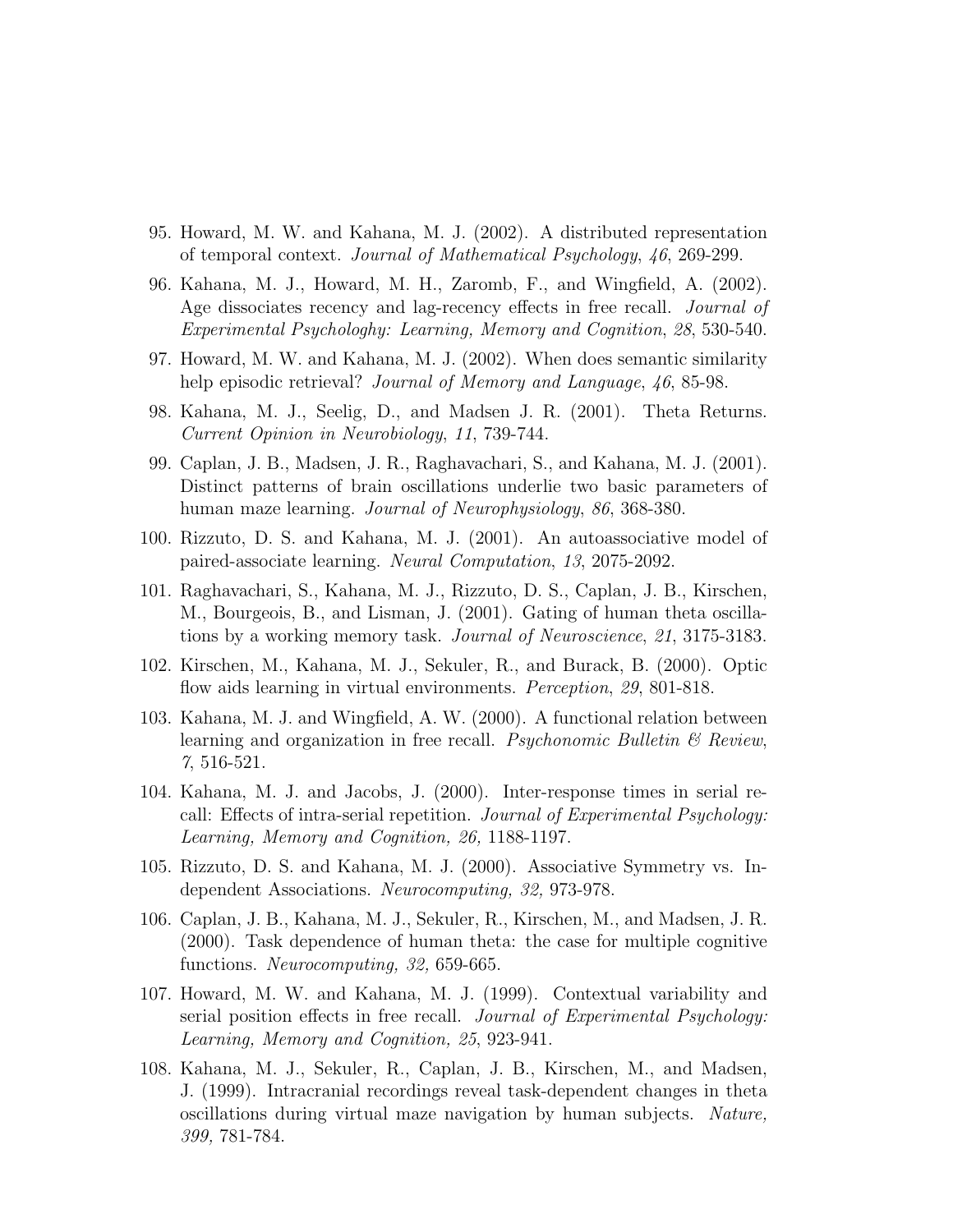- 109. Kahana, M. J., Caplan, J. B., Sekuler, R., and Madsen, J. (1999). Using intracranial recordings to study theta: Response to J. O'Keefe and N. Burgess (1999). Trends in Cognitive Science, 3, 406-407.
- 110. Wingfield, A., Lindfield, K., and Kahana, M. J. (1998). Adult age differences in the temporal characteristics of category free recall. *Psychology* and Aging, 13, 256-266.
- 111. Chance, F. S. and Kahana, M. J. (1997). Testing the role of associative interference and compound cues in sequence memory. In Bower, J. (Ed.) Computational Neuroscience, Trends in research. Plenum Press, NY. pp. 599-603.
- 112. Kahana, M. J. (1996). Associative retrieval processes in free-recall. Memory & Cognition, 24, 103-109.
- 113. Glatstein, I. Z., Hornstein, M. D., Kahana, M. J., Jackson, K. V., and Friedman, A.J. (1995). The predictive value of discriminatory human chorionic gonadotrophin levels in the diagnosis of implantation outcome in in vitro fertilization cycles. Fertility and Sterility, 63, 350-356.
- 114. Kahana, M. J. and Bennett, P. J. (1994). Classification and perceived similarity of compound gratings that differ in relative spatial phase. Perception and Psychophysics, 55, 642-656.
- 115. Kahana, M. J. and Greene, R. L. (1993). The effects of spacing on memory for homogeneous lists. Journal of Experimental Psychology: Learning, Memory and Cognition, 19, 159-162.
- 116. Murdock, B. B. and Kahana, M. J. (1993). List-strength and list-length effects: Reply to Shiffrin, Ratcliff, Murnane and Nobel (1993). Journal of Experimental Psychology: Learning, Memory and Cognition, 19, 1450- 1453.
- 117. Murdock, B. B. and Kahana, M. J. (1993). Analysis of the list strength effect. Journal of Experimental Psychology: Learning, Memory and Cognition, 19, 689-697.
- 118. Kaufman, M. and Kahana, M. (1988). Cayley-tree Ising model with antiferromagnetic nearest-neighbor and ferromagnetic equivalent-neighbor interactions. Physical Review B, 37, 7638-7642

## Book chapters and invited reviews

- 1. Kahana, M. J. and Miller, J. Recall Dynamics. To appear in Encyclopedia of the Mind., Hal Pashler, Ed.
- 2. Kahana, M. J., Howard, M. W., and Polyn, S. M. (2008). Associative